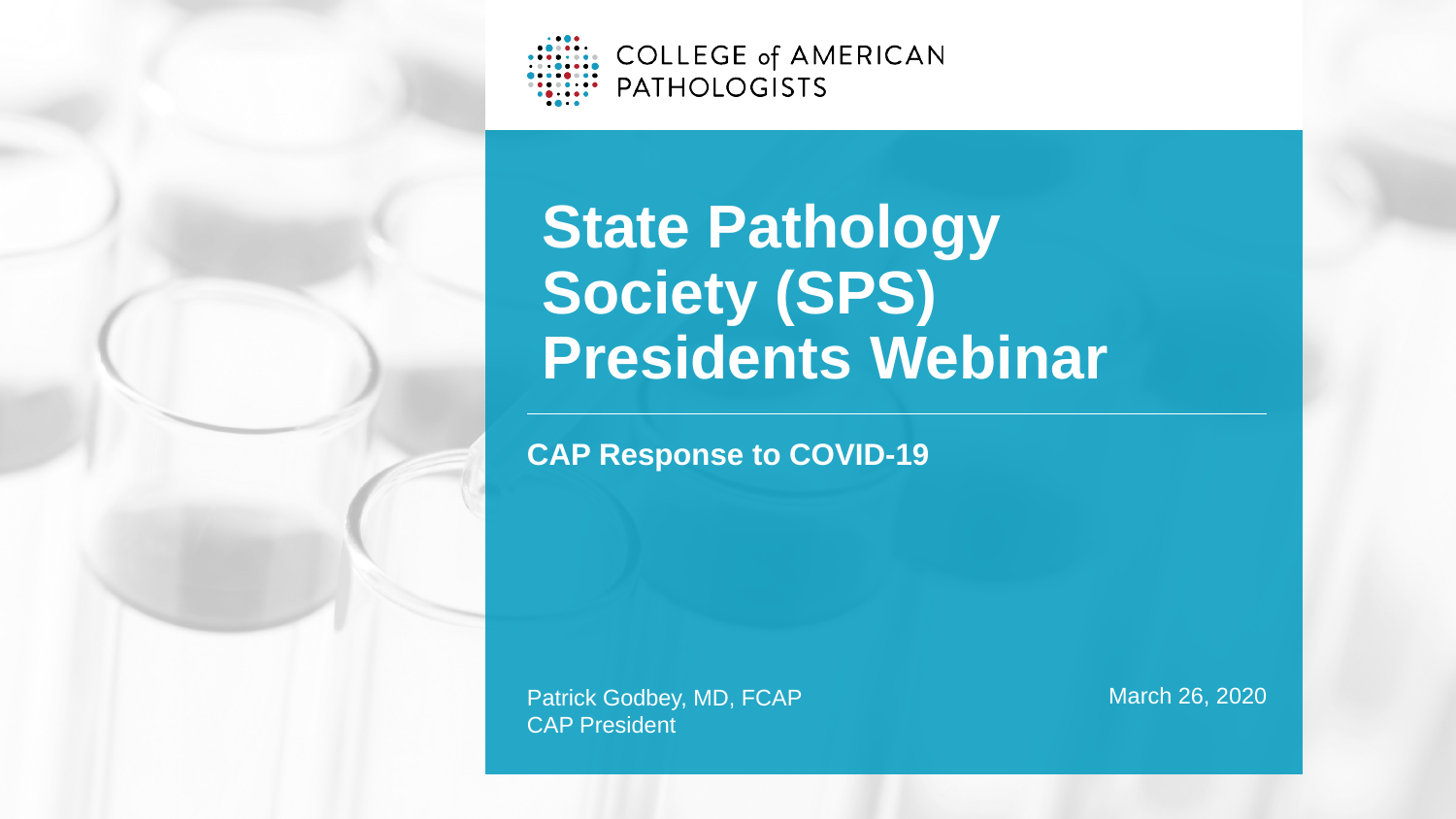### **Welcome**

**Patrick Godbey, MD, FCAP**

President

- **Today's webinar will focus on the CAP's response to COVID-19.**
- **We also want to learn what we can do to support our state societies during the COVID-19 crisis.**

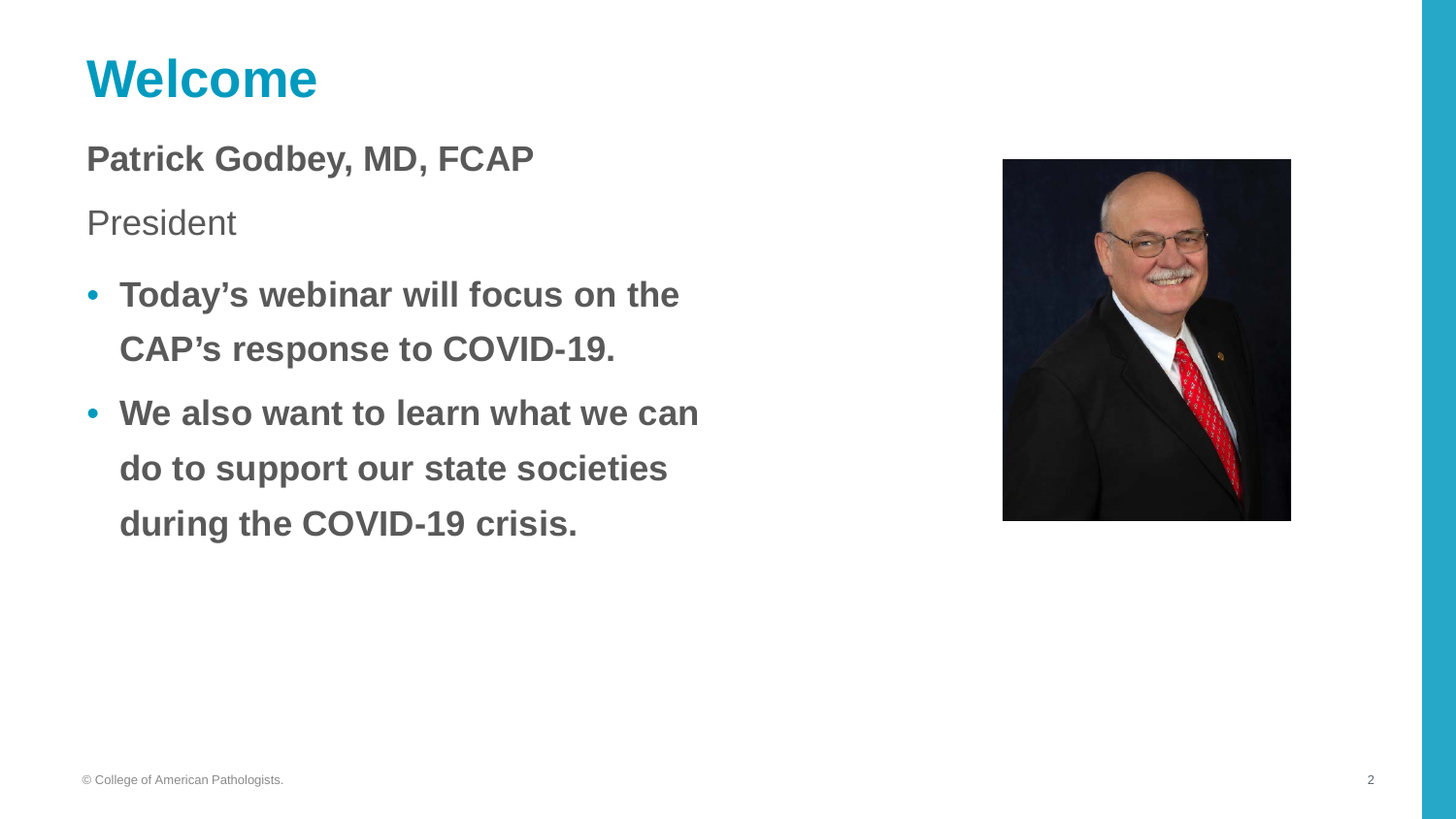

### **Latest on Novel Coronavirus (COVID-19)**

CAP Advocacy lobbies for remote work flexibility



### **Welcome to the CAP**

View, enter, or submit PT Results

Claim CME/CE credit for faxed AP results

# **CAP's COVID-19 Updates**

٠

- **COVID-19-Related Guidance and Updates on cap.org**
- **State Pathology Society Meeting Cancellations**
- **Pathologists Leadership Summit Cancellation**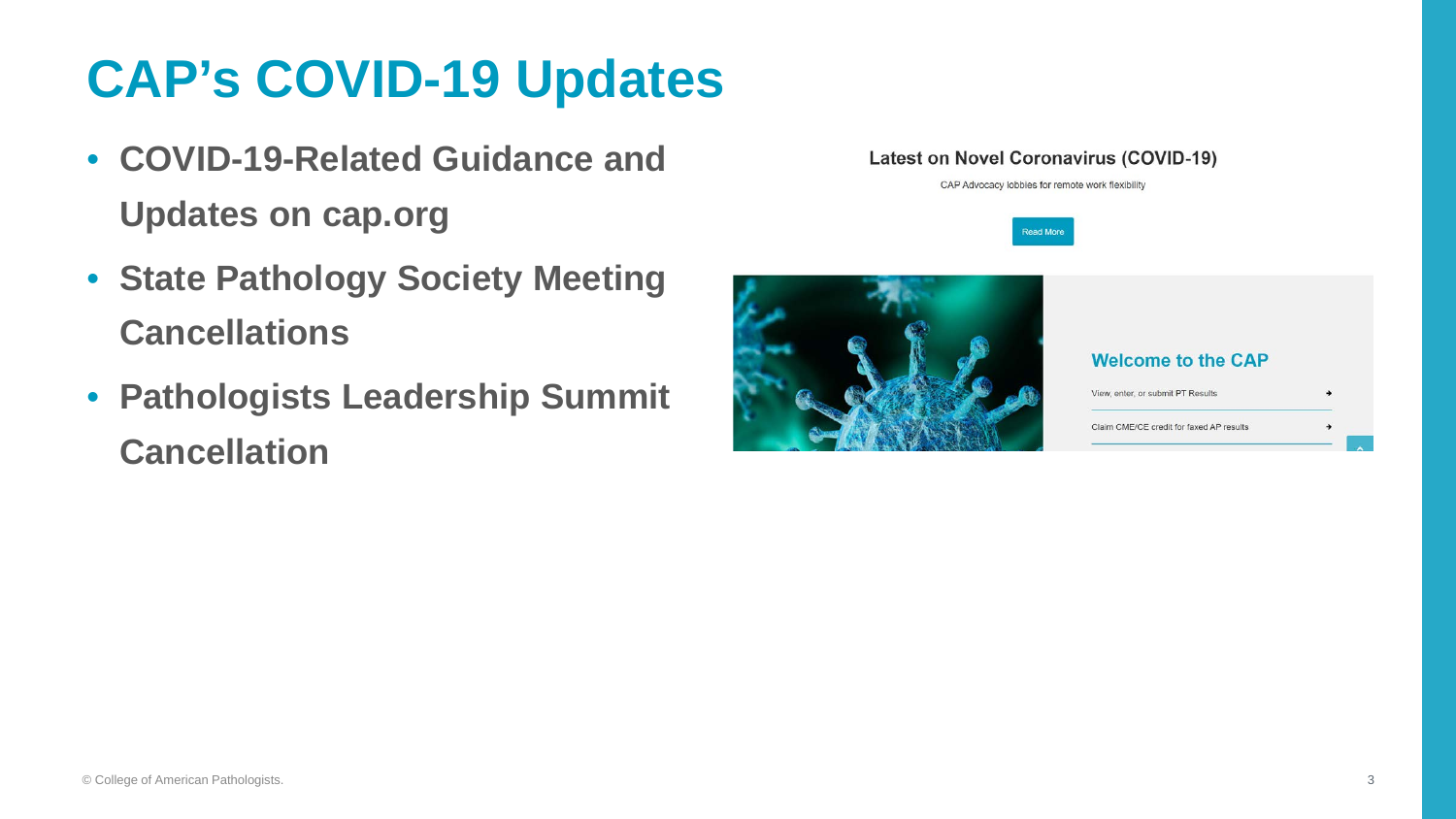

# **State Pathology Society Meeting Cancellations**

- **April 3-4 Pennsylvania**
- **April 13 Illinois/Chicago**
- **April 18 Arizona**
- **April 18 Oklahoma**
- **April 24-25 North Carolina**
- **April 24-25 Wisconsin**
- **Apr 25 Indiana**
- **April 25 New York (Rescheduled for 10/24)**
- **May 2 Ohio**
- **May 2-3 Tri-State (LA, AL, MS)**
- **May 9 Michigan**
- **May 14 New Jersey**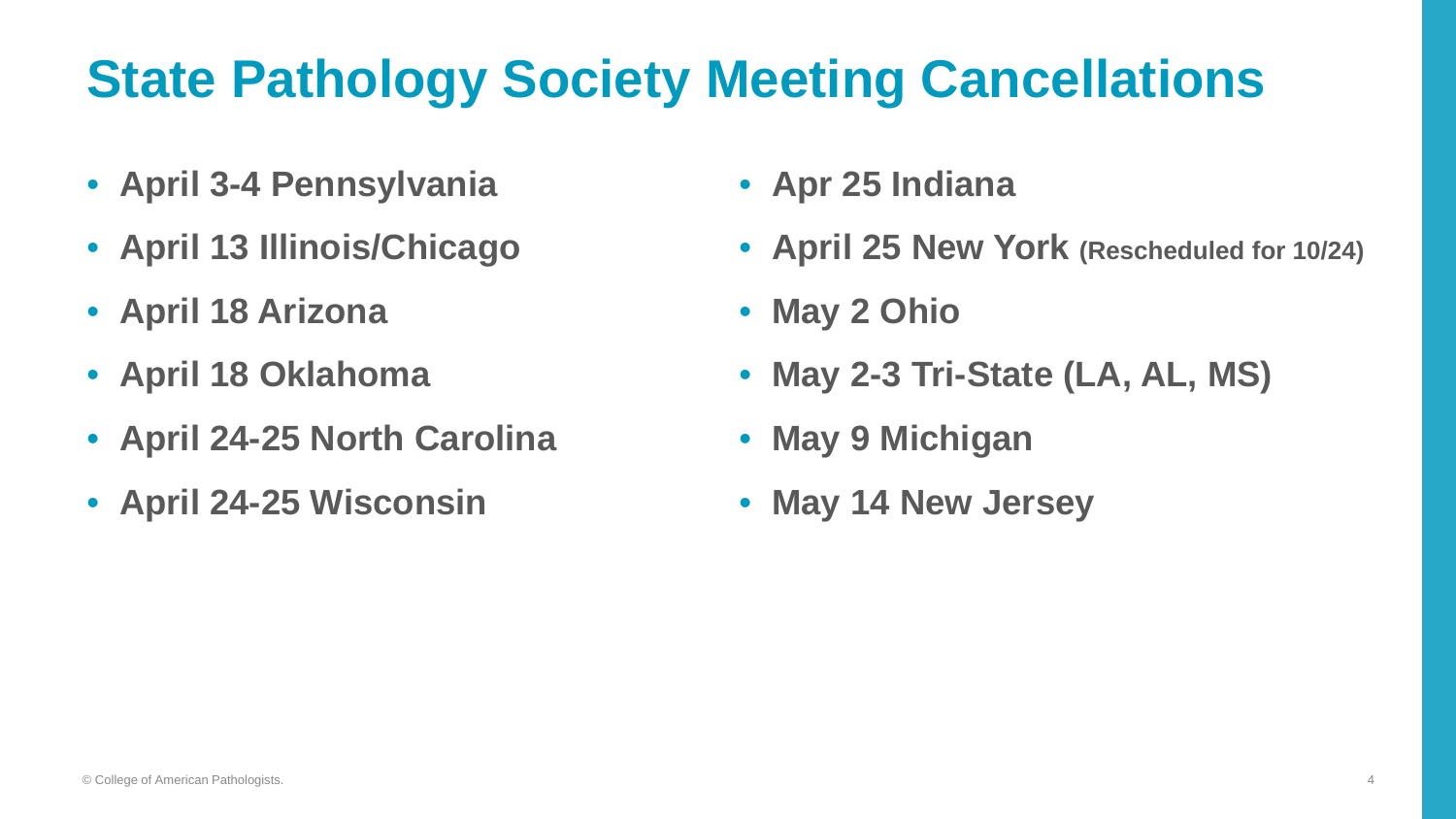

### **Pathologists Leadership Summit Cancellation**

- **Spring House of Delegates and Pathologists Leadership Summit canceled**
- **Cancellation details: PathologistsLeadershipSummit.org**
- **Exploring possible options to offer some sessions virtually to all CAP members**
- **Save the Date—2021 Pathologists Leadership Summit,**

**May 1-4, 2021, Washington Grand Hyatt**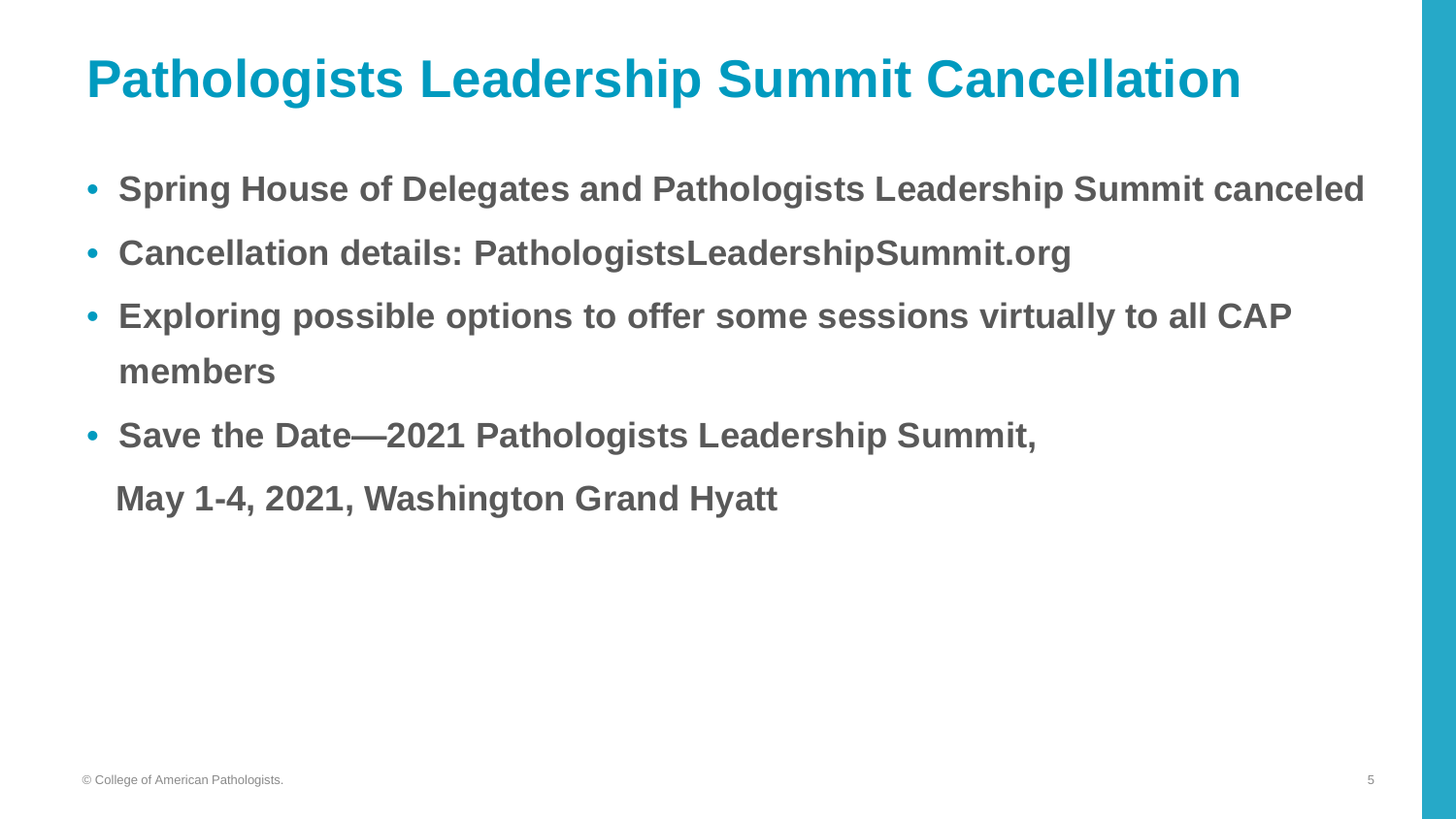# **Advocacy Update on COVID 19**

### **Jonathan L. Myles, MD, FCAP**

Chair, Council on Government and Professional Affairs (CGPA)

### **CAP's Advocacy Agenda for COVID-19**

- **Urging CMS to Fix Remote Work Rules**
- **Securing Temporary Suspension of Inspections**
- **Securing Fair Coverage and Funding for COVID-19 Tests**
- **New Economic Stimulus Package on COVID-19**
- **Obtaining MIPS Regulatory Relief for Pathologists**
- **Opposing New Legislation on Laboratory-Developed Tests (LDTs)**
- **State Emergency Actions**

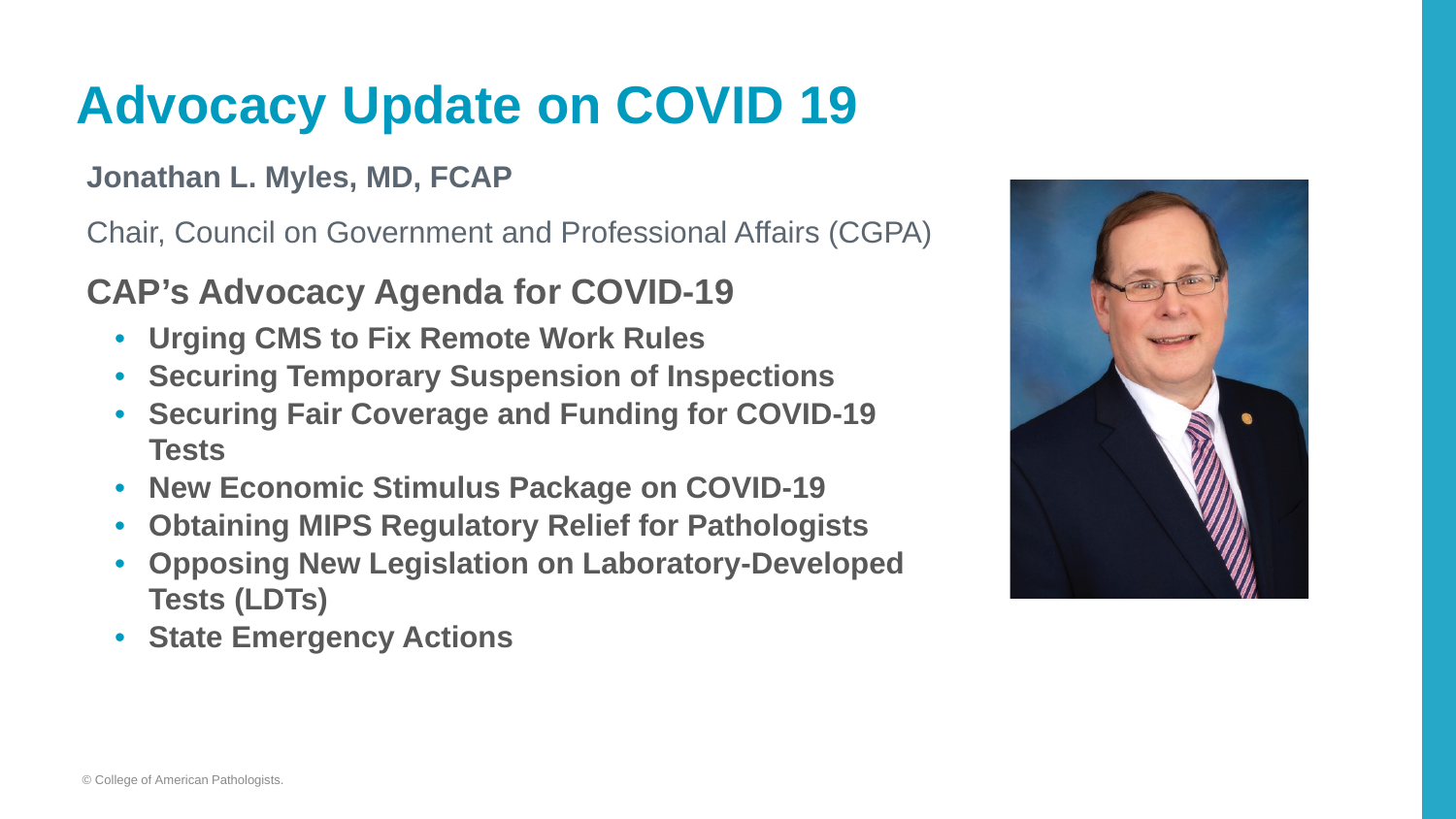# **Urging CMS to Fix Remote Work Rules**

- **CAP has urged the CMS to allow pathologists and laboratory personnel to work remotely during the pandemic.**
- **We support a waiver from CLIA rules mandating pathologists to be onsite to review and diagnose their cases.**
- **CAP grassroots advocacy has encouraged all CAP members to message HHS and their elected officials to seek relief.**
- **In addition, the CAP is directly lobbying members of Congress to pressure CMS to make this rule change.**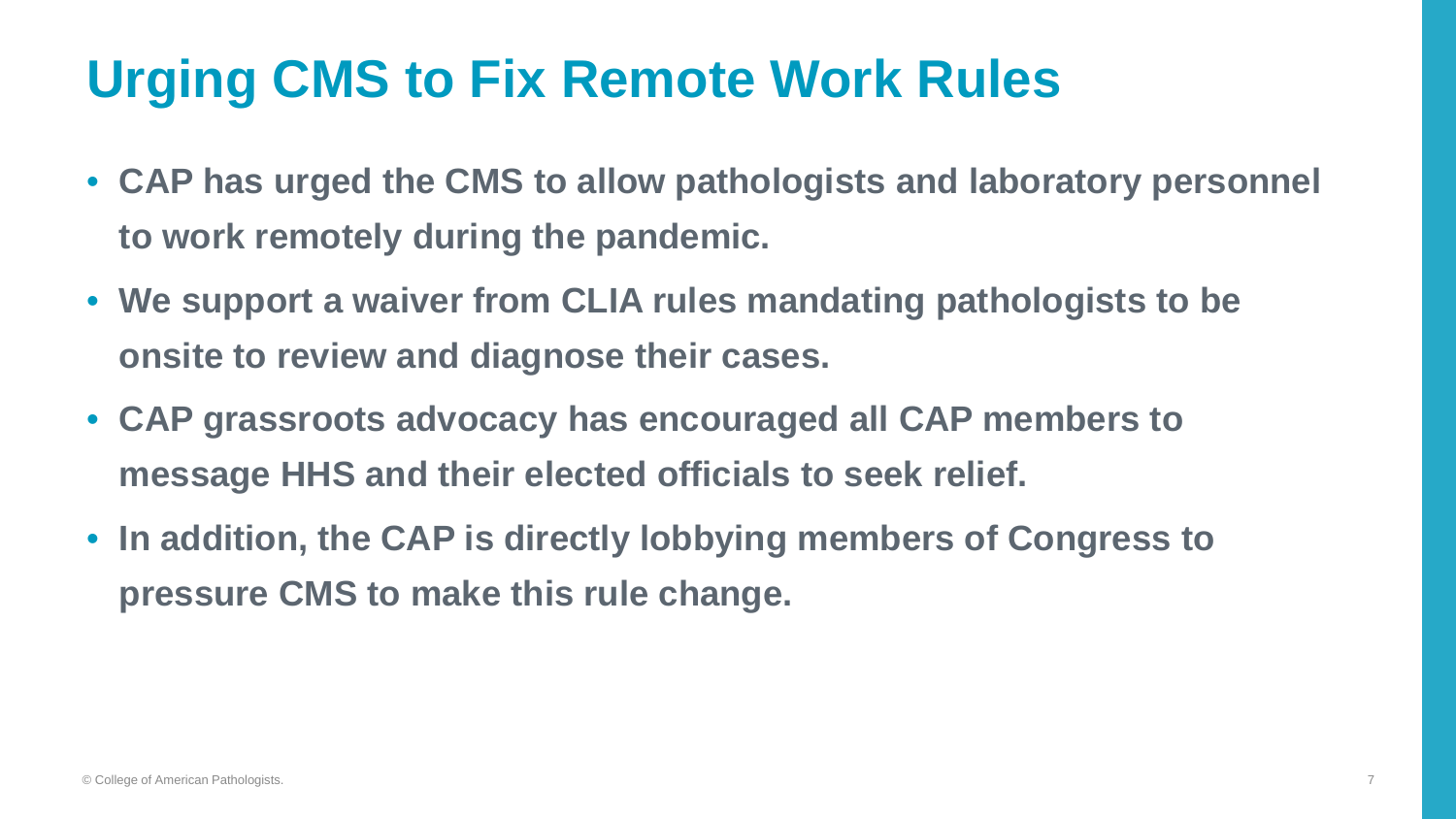### **CAP "Ask" to CMS on Remote Read-Out**

- **Temporary suspension of CLIA restrictions.**
- **Remote sign-out for pathology would include the following:**
	- o **Reviewing glass slides at home with a microscope.**
	- o **Reviewing whole slide images using validated digital platforms.**
	- o **Interpretation of electrophoretic gels, flow cytometry, molecular diagnostics, and related activities using secure remote access to laboratory systems.**
	- o **Reviewing clinical data radiologic images, immunohistochemistry, molecular diagnostics, cancer cytogenetics, etc.**
	- o **Review and signing of laboratory operational documents and procedures using email in lieu of physical signatures.**
- **Just yesterday, in response to CAP advocacy, 37 members of the House collectively wrote to Secretary Azar and urged him to grant the CAP's request.**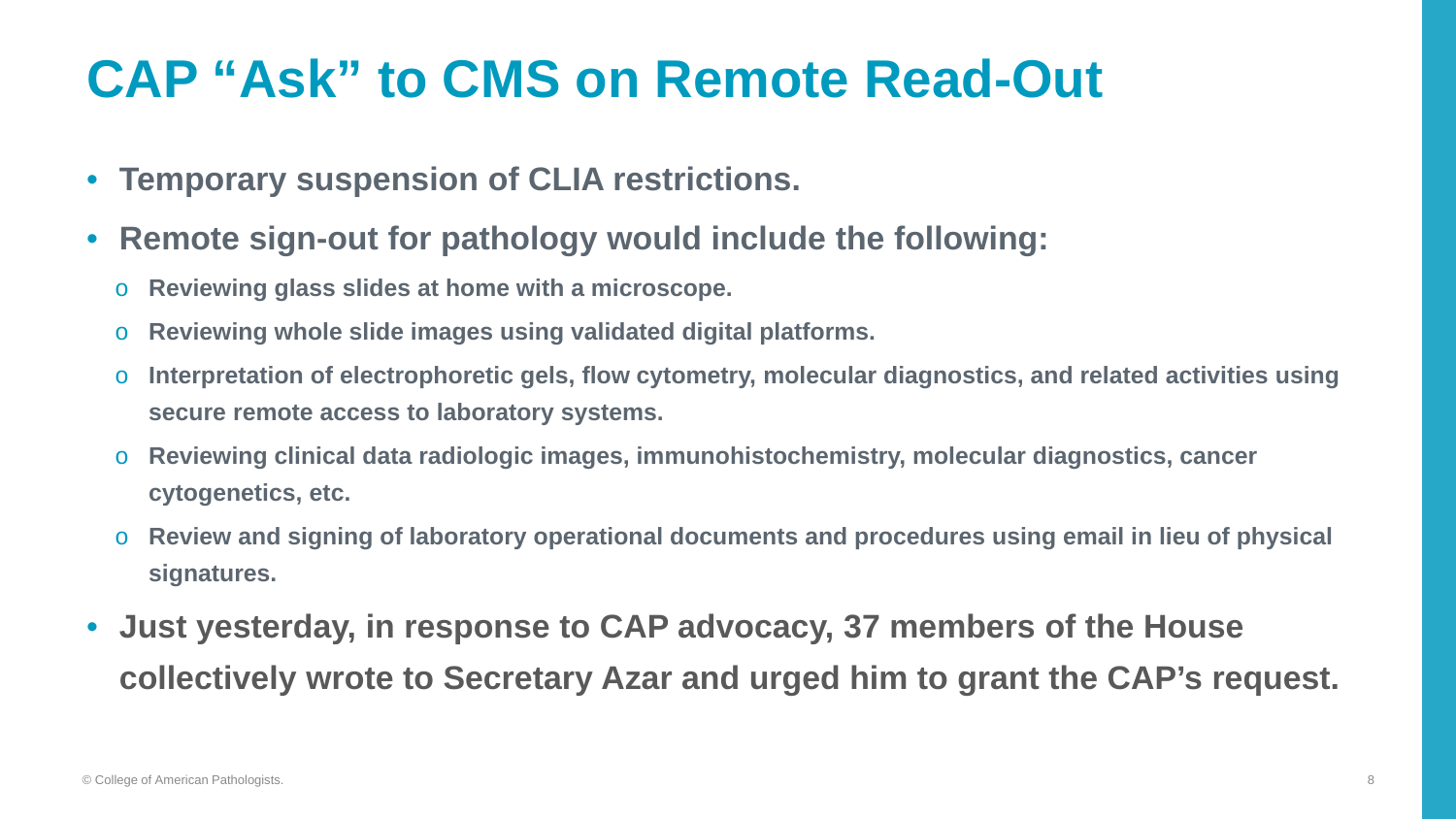# **Securing Temporary Suspension of Inspections**

- **Following the national emergency declaration on March 13, the CAP urged HHS and CMS to suspend mandatory CLIA inspections.**
- **Beginning March 17, the CMS agreed to suspend routine inspections for three weeks.**
- **We applauded this action and remain engaged with the CMS to potentially extend the suspension.**

9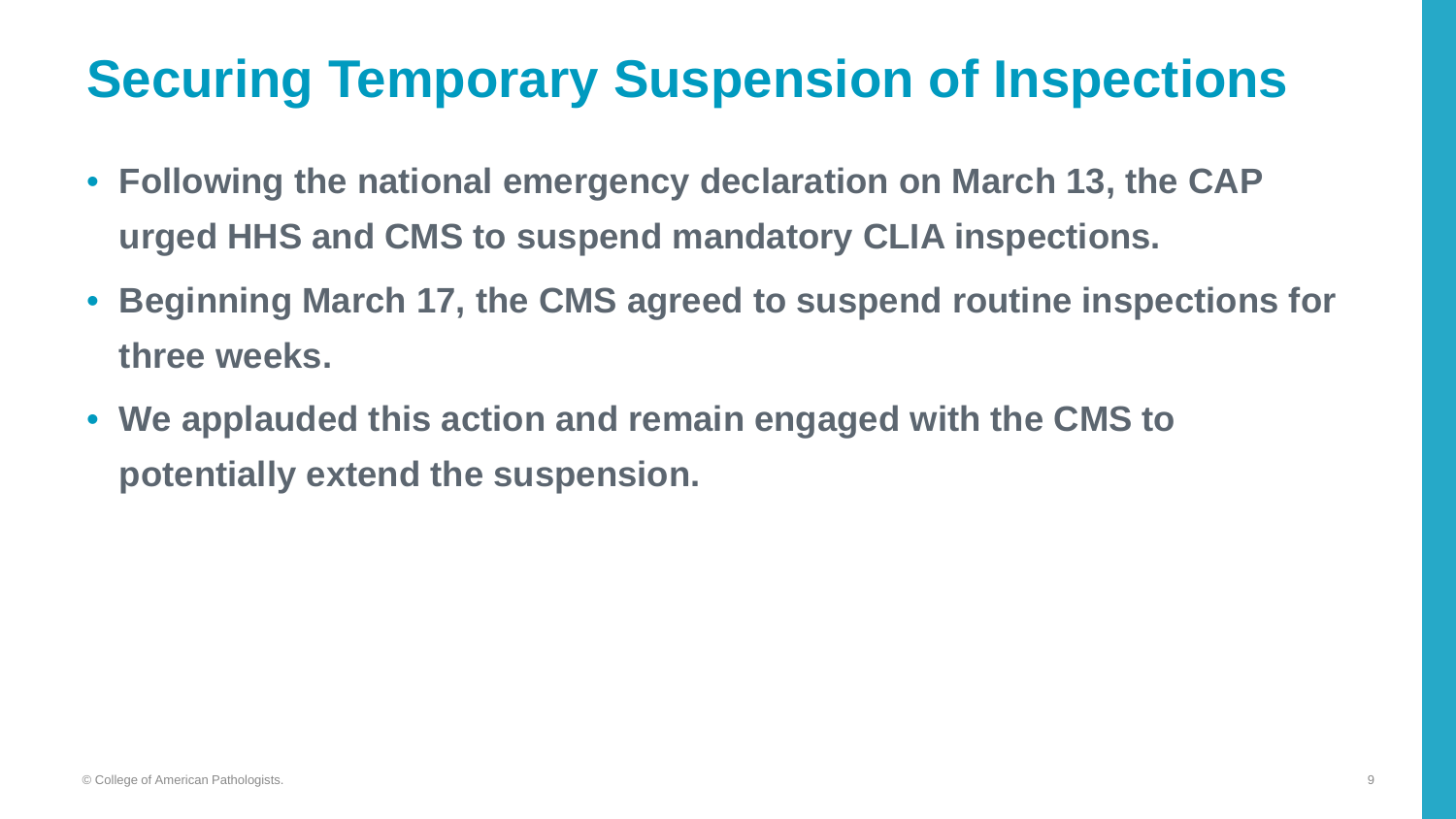

# **Securing Fair Coverage and Funding for Tests**

- **President Trump signed the Families First Coronavirus Response Act into law on March 19.**
- **Key provisions in the bill supported by the CAP:**
	- o **Require public and private health plans to cover COVID-19 diagnostic testing.**
	- \$1 billion to pay for tests provided to patients without health insurance.
- **However, the new law leaves out coverage for tests that have yet to receive FDA emergency use authorization.**
- **Language supported by the CAP in a new legislative package will resolve this issue and mandate coverage for all COVID-19 tests.**

10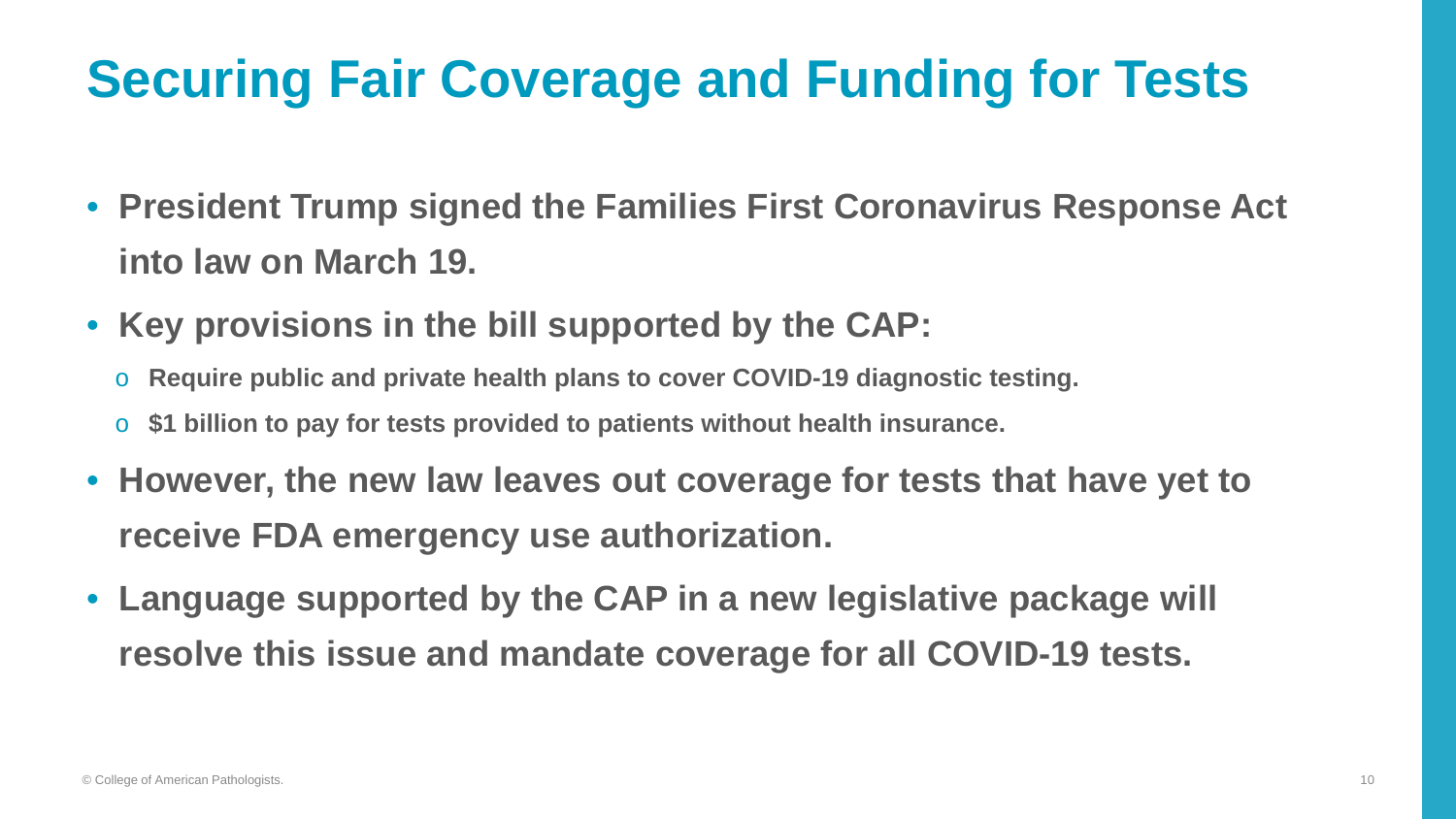

- **Clarifies coverage requirements for tests in compliance with FDA**
- **Sets private pay for COVID-19 test at negotiated rate or publicly posted price**
- **\$130 billion for hospitals for surge capacity**
- **Pauses 2021 Medicare cuts to clinical laboratory services under PAMA**
- **Addresses shortages of essential medical devices, including those for tests**
- **Further boosts funding for COVID-19 response, including diagnostics:**
	- o **\$2 billion to the CDC for surveillance, testing, and local level prevention**
	- o **\$800 million to the NIH to expand research for vaccines and diagnostics**
	- **More than \$3 billion for the Biomedical Advanced Research and Development Authority**

### **New Economic Stimulus Package on COVID-19**

### **~\$2 Trillion Stimulus Package**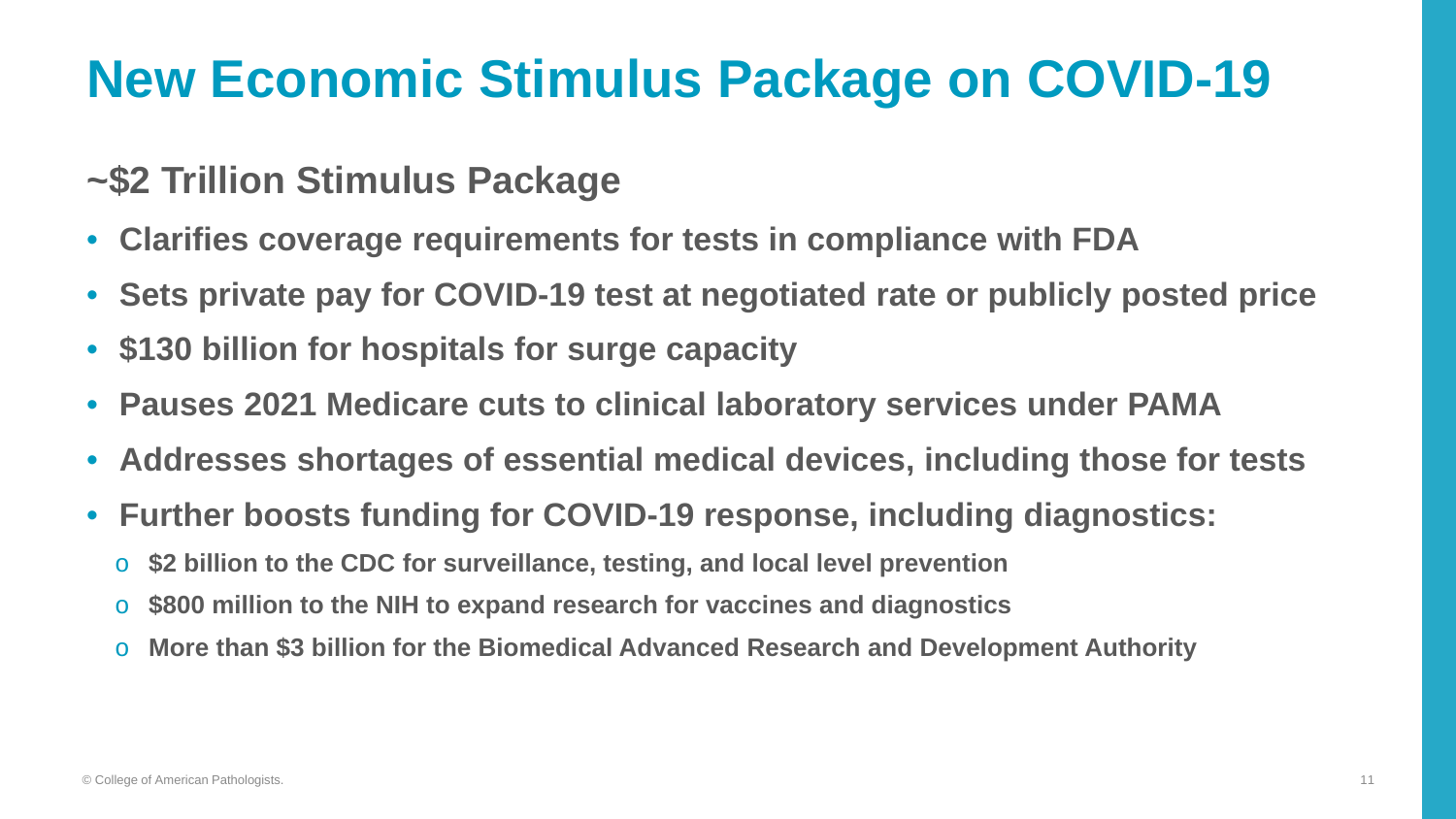

## **Obtaining MIPS Regulatory Relief for Pathologists**

- **The CAP urged the CMS to give pathologists additional flexibility by extending its data submission deadline for MIPS.**
- **The CMS agreed and pushed the deadline to submit 2019 MIPS data back 30 days to April 30.**
- **Further, if pathologists are unable to submit their 2019 data by April 30, they will be held harmless and apply a neutral payment adjustment.**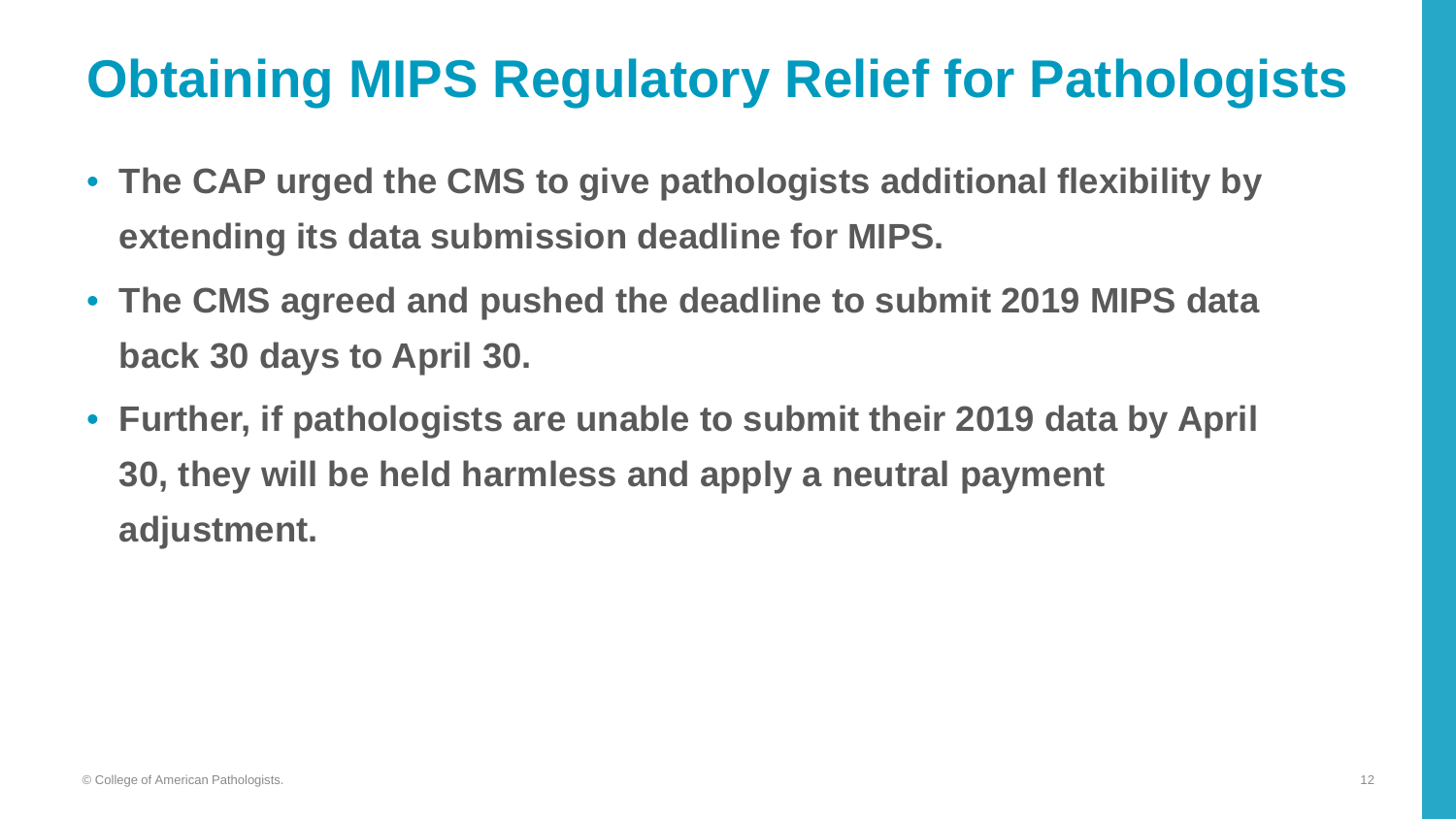# **Opposing New Legislation on LDTs**

- **The Verified Innovative Testing in American Laboratories Act of 2020 was introduced by Sen. Rand Paul on March 18.**
- **The legislation would redefine laboratory-developed tests at a time when we're focused on streamlining processes to ensure access to COVID-19 tests.**
- **The CAP opposes the bill and issued a statement against it.**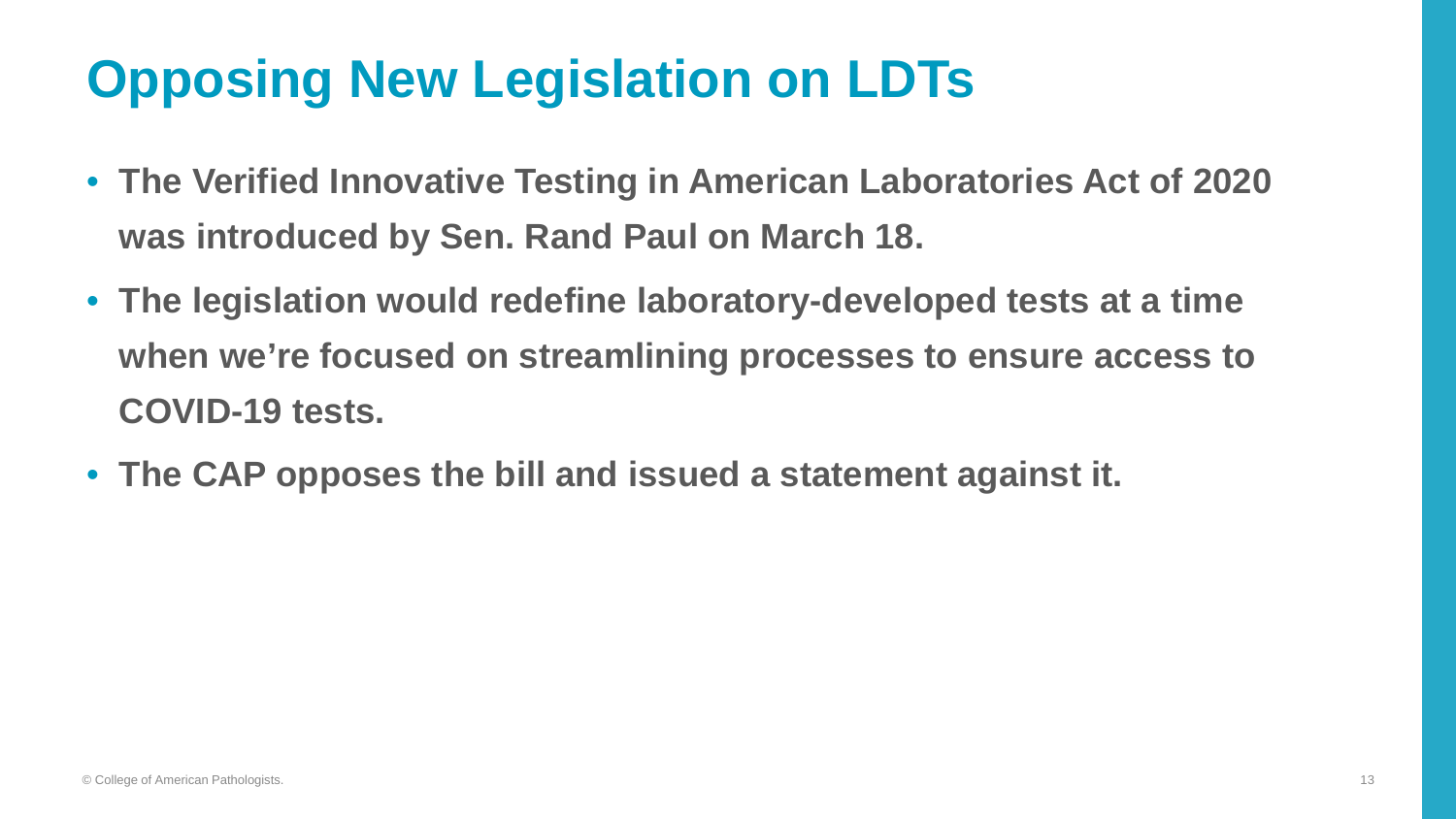### **State Emergency Actions**

- **13 states have received Section 1135 federal waivers allowing program flexibility in the administration of Medicare, Medicaid, and CHIP.**
	- o **Those states are Alabama, Arizona, California, Florida, Illinois, Louisiana, Mississippi, New Hampshire, New Jersey, New Mexico, North Carolina, Virginia, and Washington.**
- **Most states have issued emergency declarations allowing for interstate physicians and other professionals to practice.**
- **FDA has empowered states to determine whether a laboratory-developed test for COVID-19 administered at a high-complexity lab would meet emergency use authorization criteria.**
	- o **States may authorize testing without prior FDA approval for the duration of the emergency.**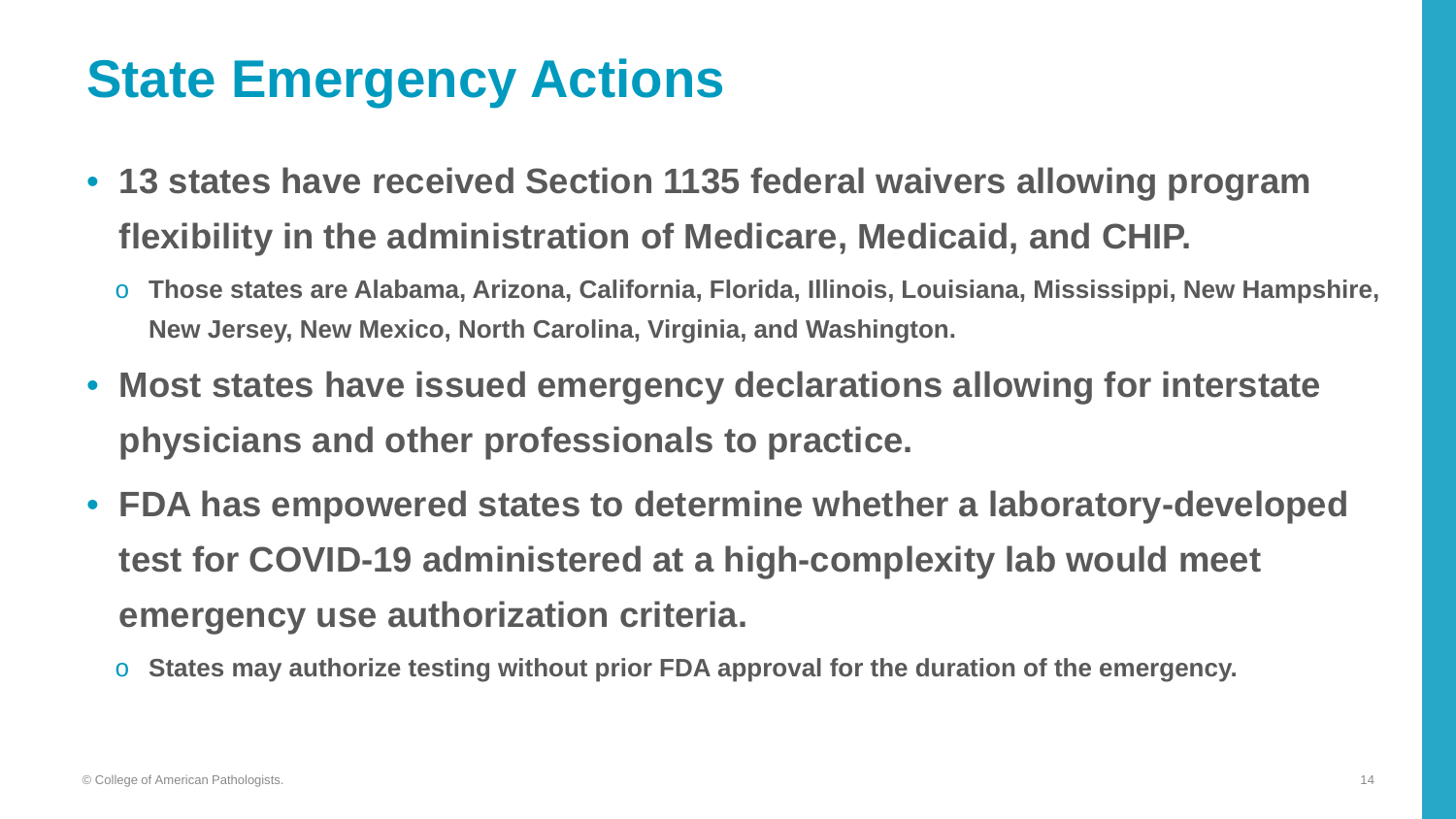

### **Accreditation Update**

**Richard M. Scanlan, MD, FCAP** Chair, Council on Accreditation (COA)

- **Laboratory Compliance**
- **Domestic CAP Inspections**
- **Operational Communications/Correspondence**

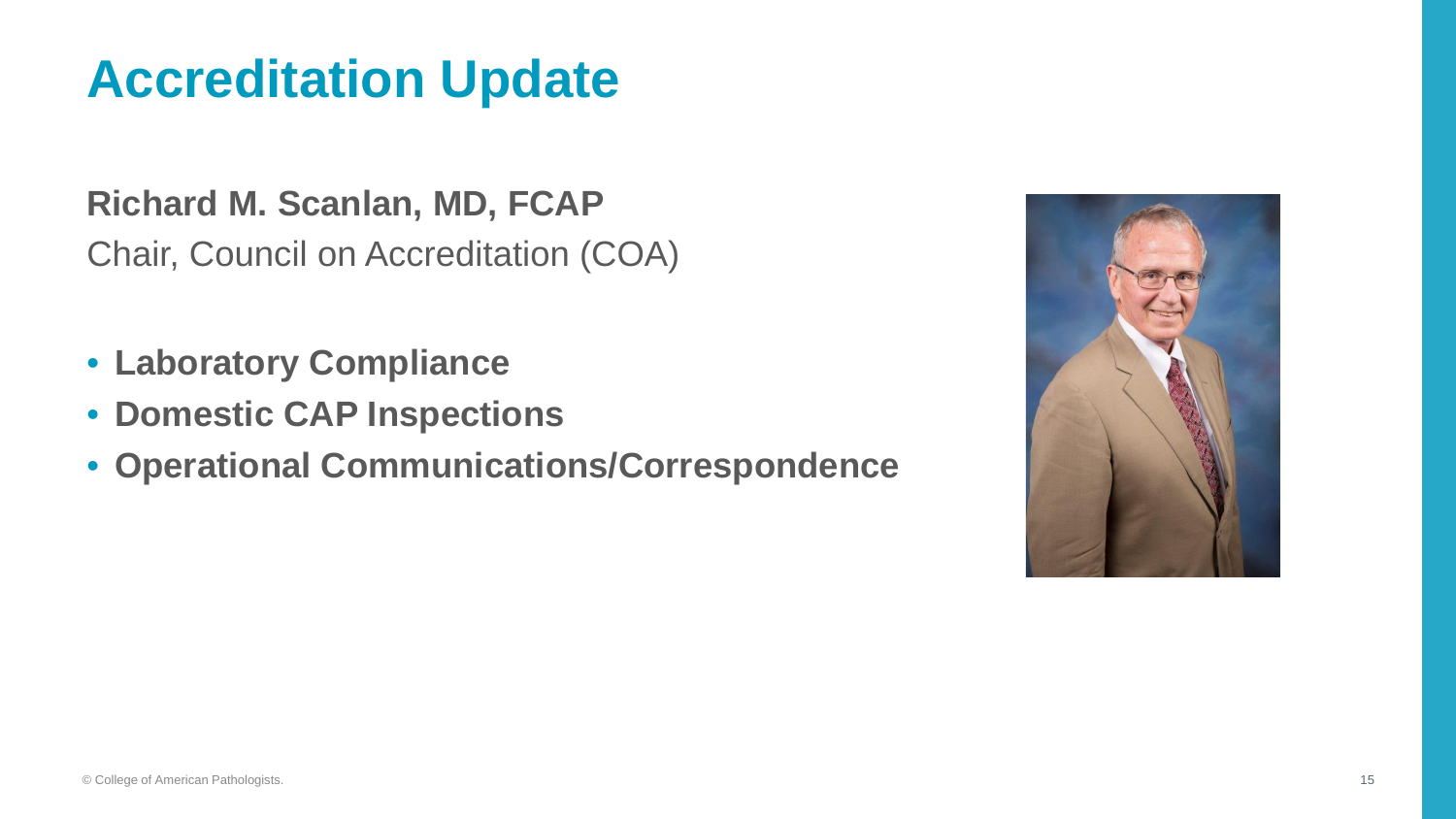



## **Accreditation Update: Laboratory Compliance**

- **New COVID-19 tests must either be:**
	- o **Verified if using a validated EUA, or**
	- o **Validated if using an LDT**
- **Positive and negative controls must be run daily.**
- **No IQCP allowed for EUA tests at this time.**
- **Laboratories must continue PT and other CAP checklist requirements.**
- **Laboratories should add any new COVID-19 testing to their CAP Activity Menu.**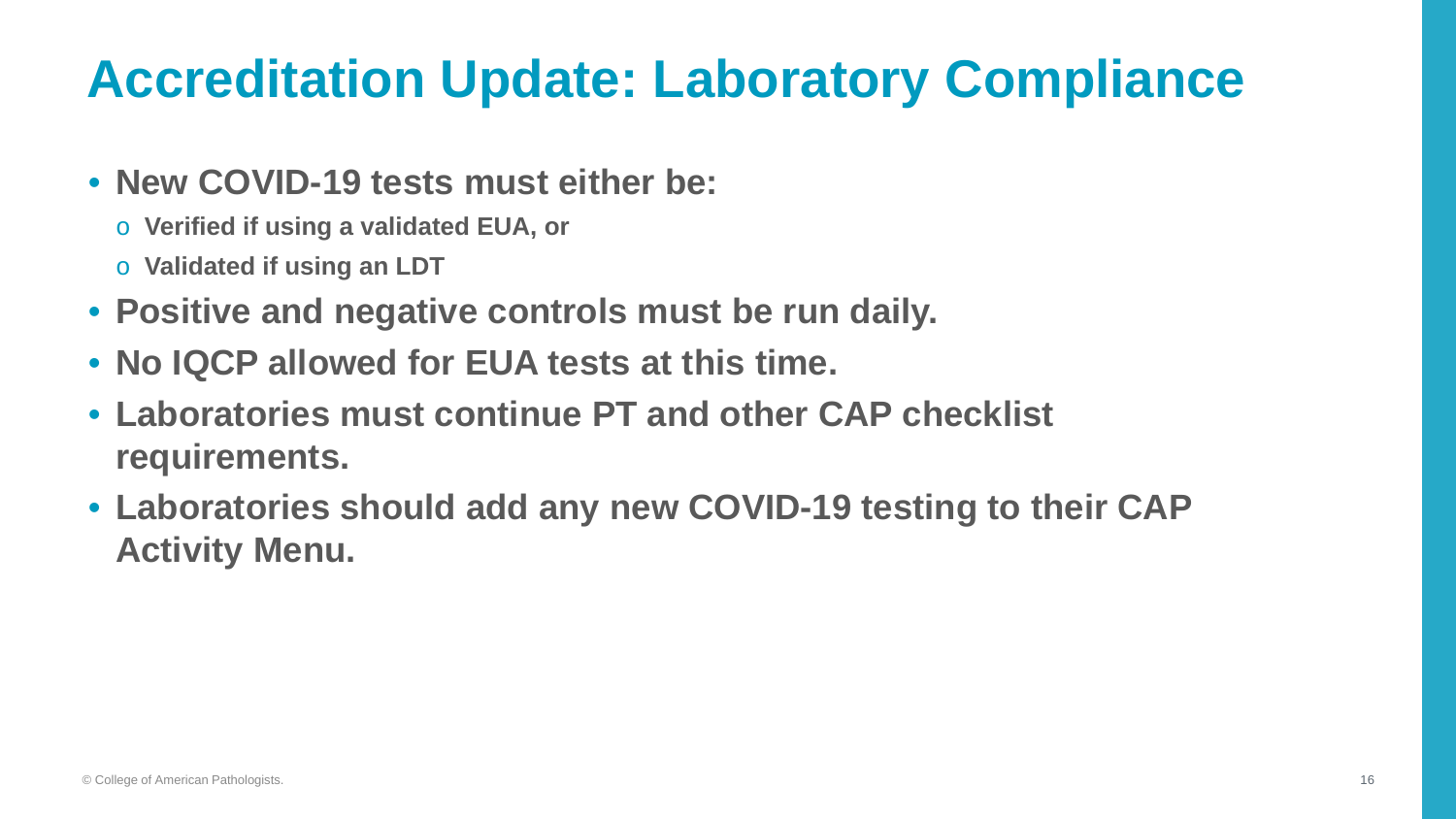

### **Accreditation Update: Domestic Inspections**

17

### **Domestic CAP Inspections Delayed**

- **All inspections\* suspended for at least the next three weeks, effective March 17, 2020.**
- **Impacted laboratories remain CAP accredited.**
- **Laboratories should continue use of PT and CAP checklist requirements.**
- **This will be evaluated on an ongoing basis and could potentially be extended depending on how the situation evolves.**

**\* Except for "critical" inspections, eg, some complaint investigations or immediate jeopardy.**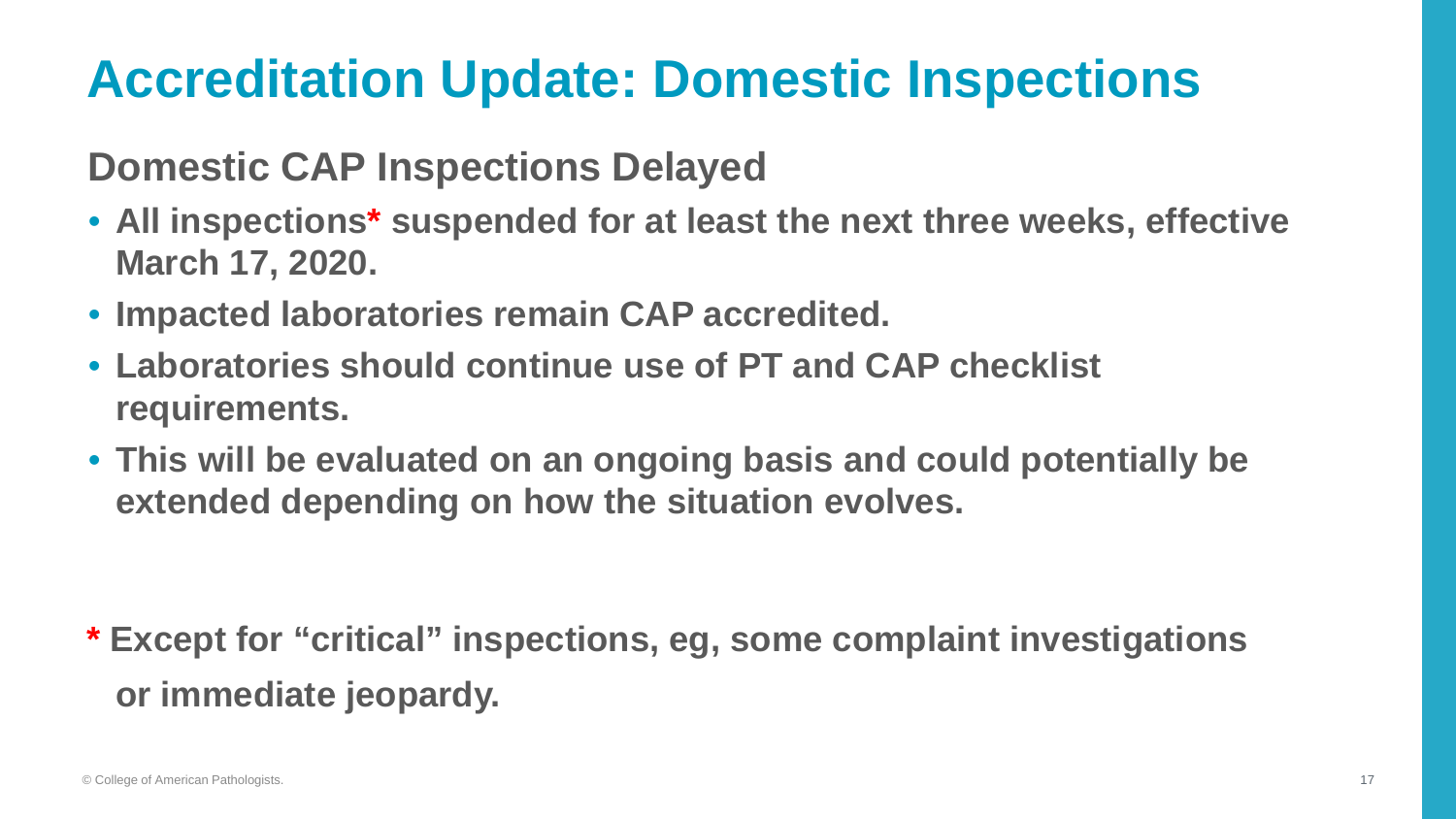### **Accreditation Update: Operational Communications/Correspondence**

**All CAP-accredited laboratories**

- **"Guidance for COVID-19 Testing" emailed and posted on cap.org**
- **Correspondence regarding possible need to delay CAP inspections beyond anniversary dates**
- **Inspection teams**

o**We are rescheduling, reassigning, and communicating all we know**



### **For CAP-Accredited Laboratories**

The College of American Pathologists is advocating for pathologists and laboratories in the wake of the outbreak of respiratory disease caused by a novel (new) coronavirus that was first detected in China. The virus has been named "SARS-CoV-2" and the disease it causes has been named "coronavirus disease 2019" (abbreviated "COVID-19").

The CAP is providing the following guidance for CAP-Accredited Laboratories to ensure availability of reliable testing for rapid detection of the agent that causes COVID-19. Also, please review this from the FDA on March 16: Coronavirus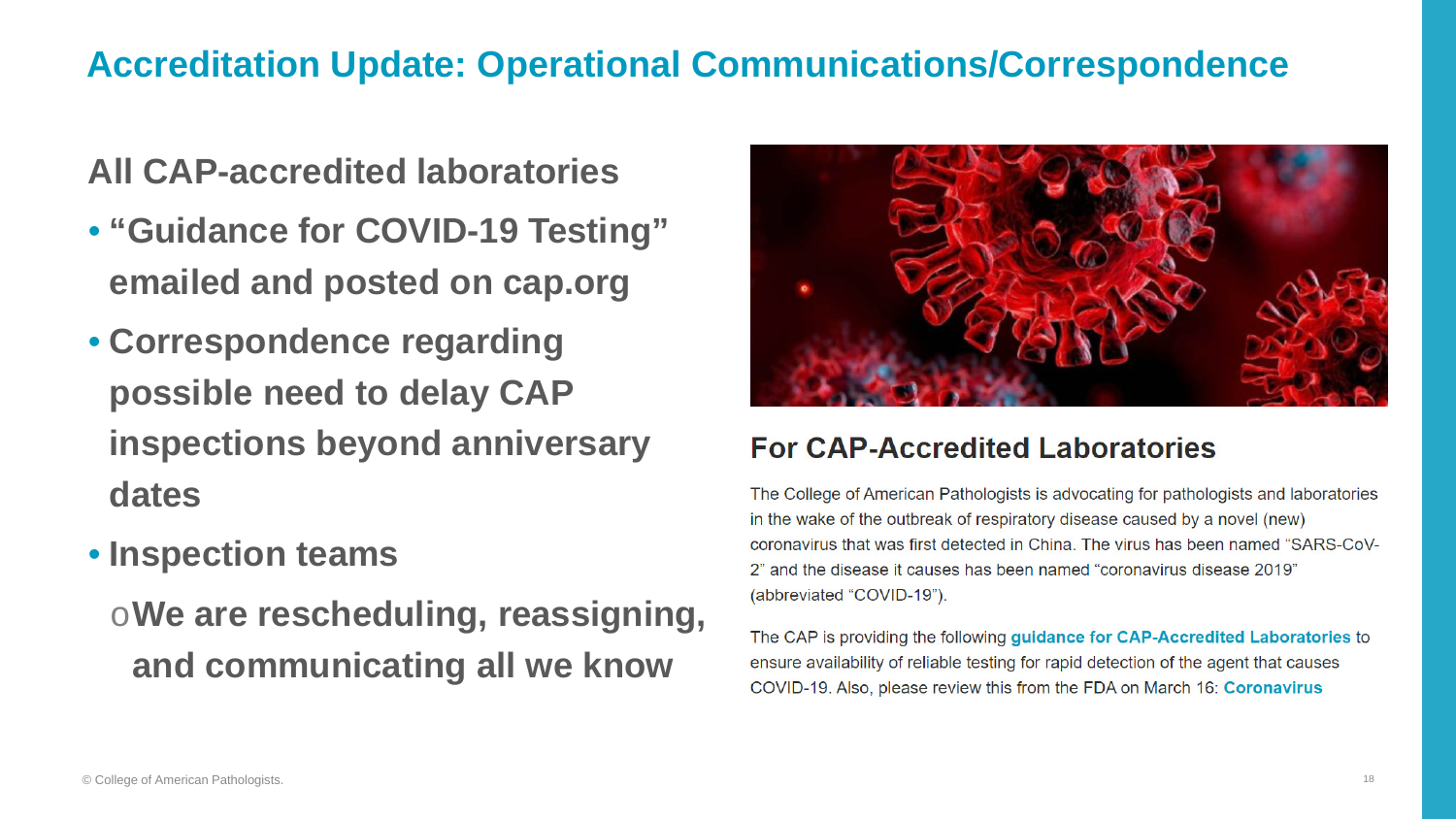# **Scientific Affairs Update**

### **Raouf E. Nakhleh, MD, FCAP**

Chair, Council on Scientific Affairs (CSA)

### • **Proficiency Testing (PT)**

- o **Domestic**
- o **COVID-19 PT Exploration**
- **COVID-19 Media Efforts**

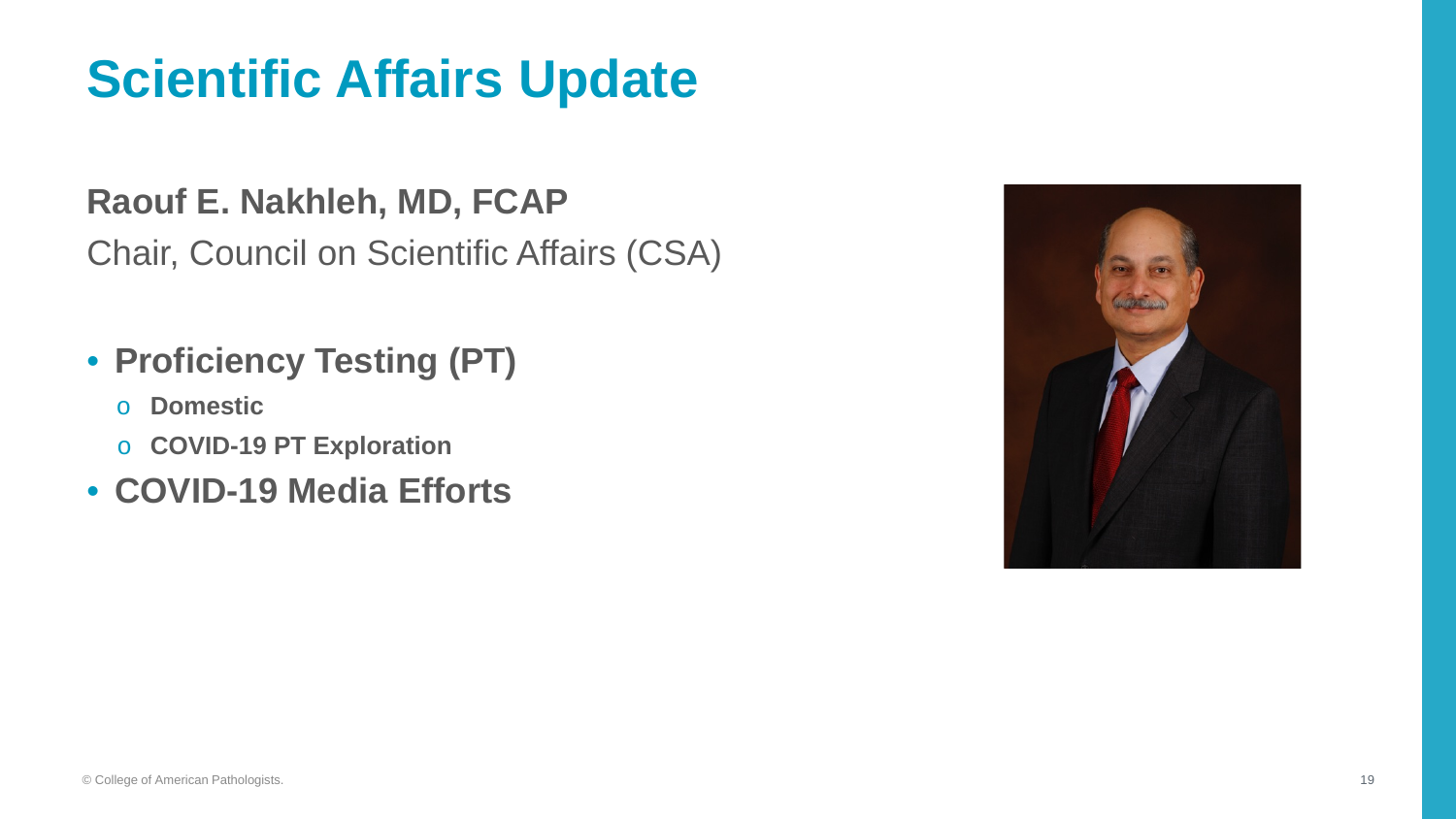## **Scientific Affairs Update: PT Updates**

• **Notified all PT customers of routine updates on cap.org: "Latest on Novel Coronavirus (COVID-19)"**



### **For CAP PT Customers**

In the US, there are no changes, other than due date extensions, planned for PT shipments. Internationally, we have suspended all PT shipments for a minimum of two weeks, effective March 19, 2020, and extended due dates. We will contact domestic and international PT customers with any updates. For due date extensions, see My PT Shipping Calendar A in e-LAB Solutions Suite.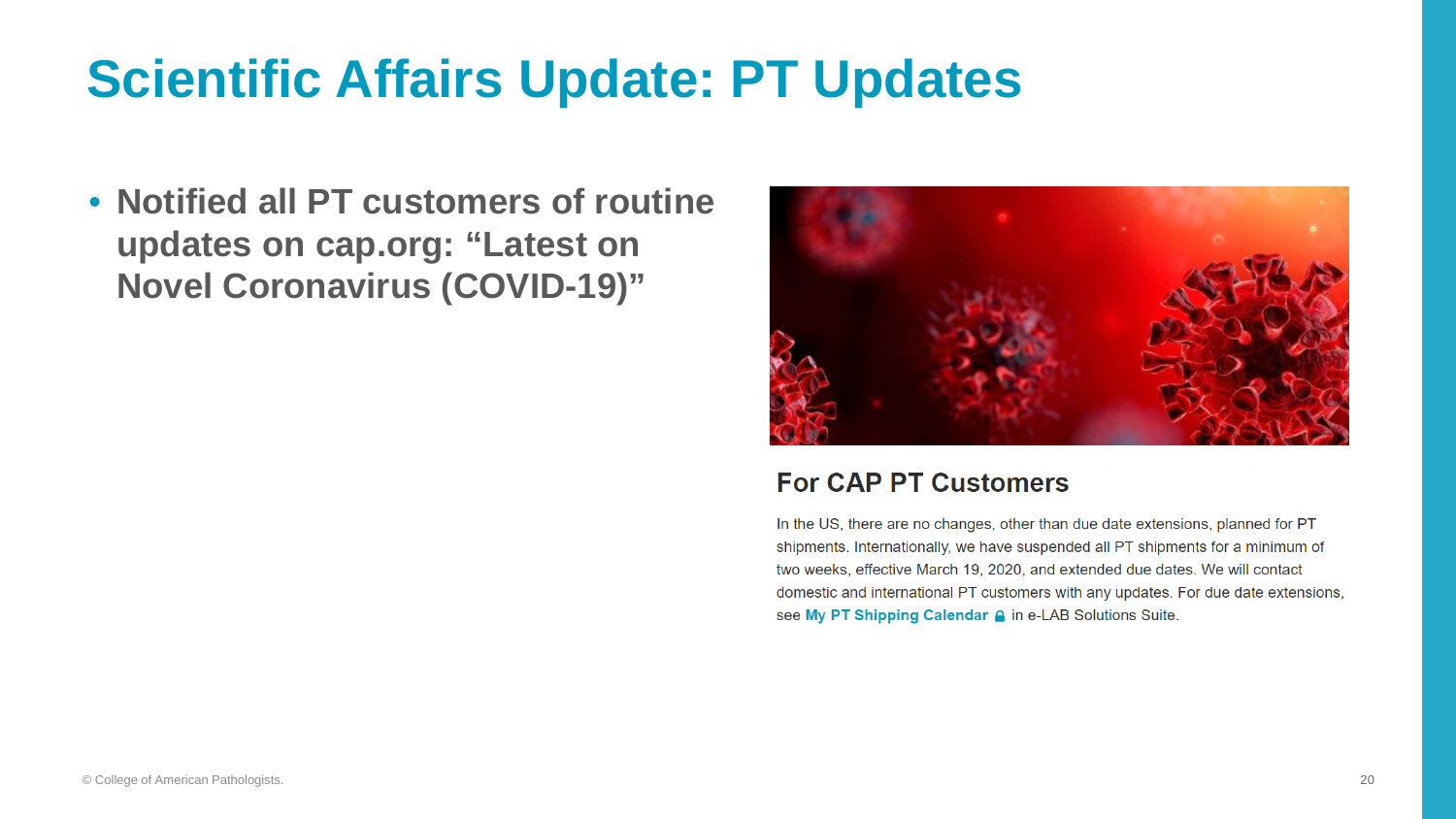# **Scientific Affairs Update: Domestic PT**

### **Domestic Shipments**

- **To accommodate laboratories during the COVID-19 pandemic, the CAP is extending due dates when possible.**
- **Laboratories encouraged to perform testing as soon as possible.**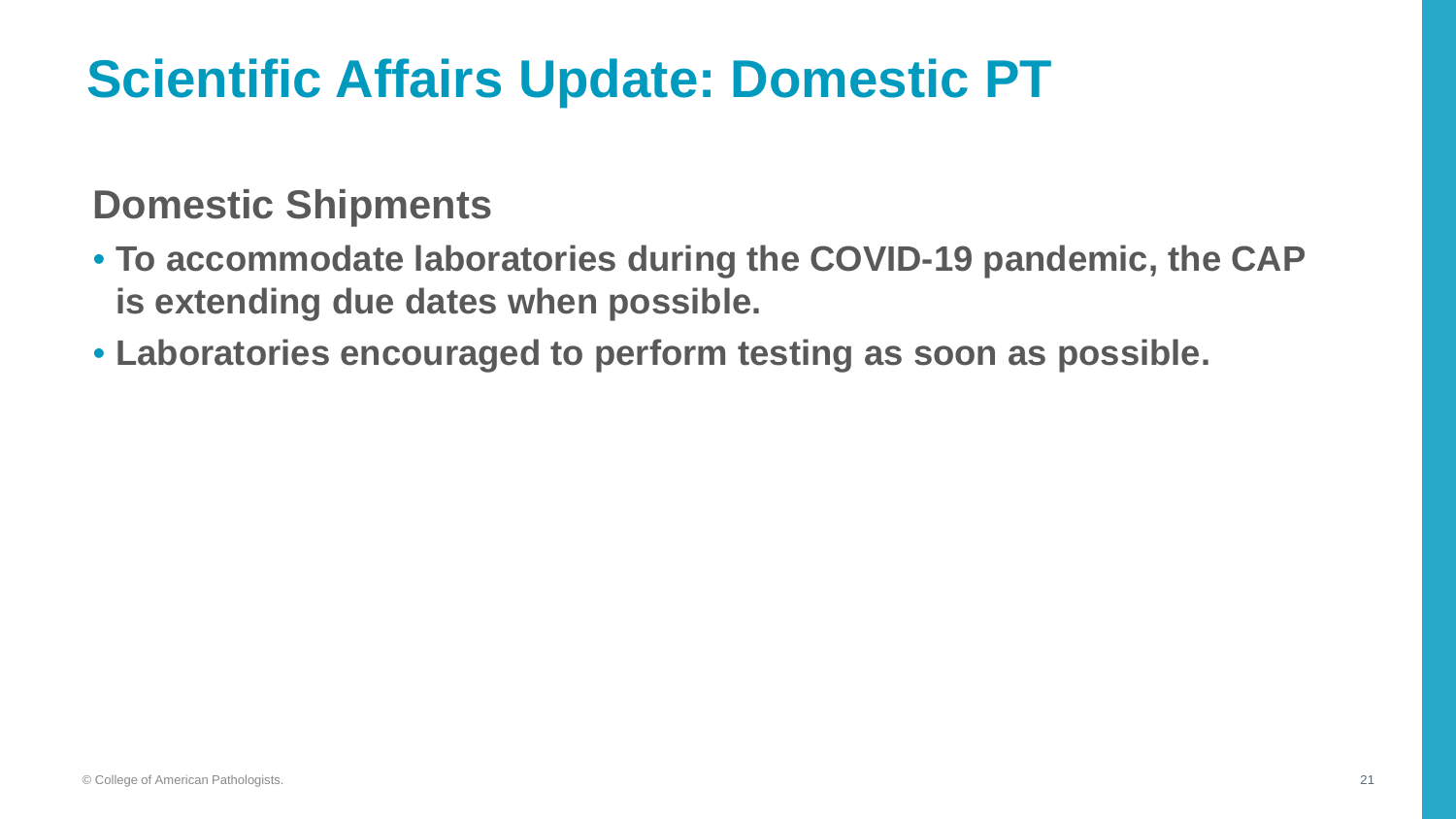# **Scientific Affairs Update: PT**

### **COVID-19 PT Exploration**

- **We are in the early stages of looking to provide PT specifically for COVID-19.**
- **We are working to identify suppliers and determining logistics of how and when we could launch.**
- **The PT program would be domestic only—CAP unable to ship internationally, due to nature of material being shipped.**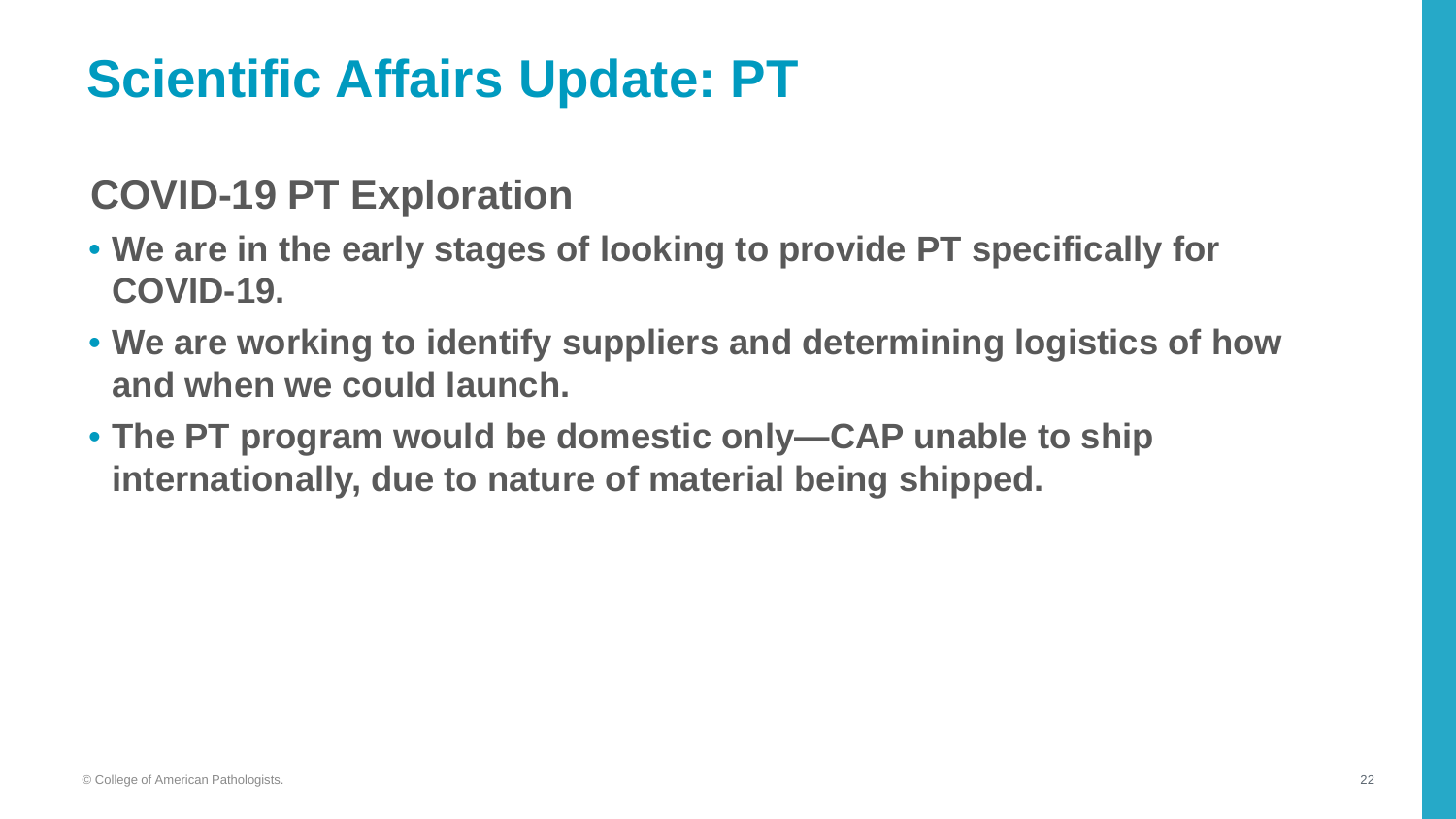

### **Scientific Affairs Update: COVID-19 Media Efforts**

- **Shared effort with CAP officers, COA, and CGPA**
- **Members quoted in various media outlets**